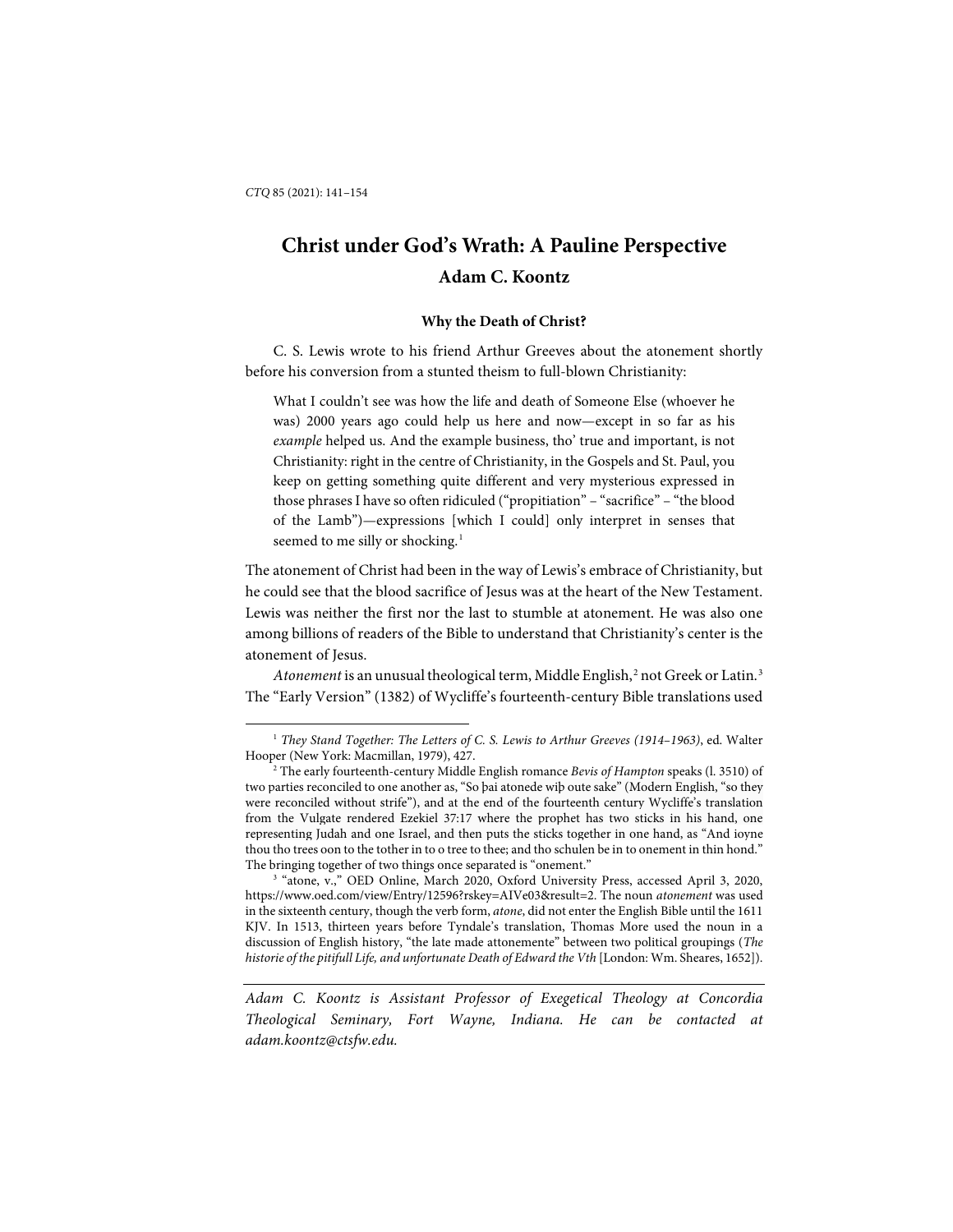the word to describe what the blood sacrifices would accomplish on the day of sacrifice called "the day of cleansing, that is, the day of atonement" (Lev 23:27, 28; 25:9), called also in Numbers 29:7 the "day of atonement."[4](#page-1-0) In the sixteenth century, Tyndale used *atonement* to express the reconciliation Christ's sacrifice achieved, translating the noun καταλλαγή as "atonement" and the verb καταλλάσσω as "to atone" in many (but not all) of its appearances in the New Testament, especially Romans 5 where he alternately used *reconciliation* and *atonement* for the same Greek word.<sup>[5](#page-1-1)</sup>

*Atonement* was not nearly so popular with the New Testament translators of the Geneva Bible (the Bible of Puritan New England and much of early America) [6](#page-1-2) and the 1611 Authorized Version or King James Bible,<sup>[7](#page-1-3)</sup> appearing in both versions only at Romans 5:11. The word *atonement* survived in the King James mainly as a term set within the Old Testament sacrificial system, separated from the more common use of *reconciliation* in the New Testament, such as in 2 Corinthians 5 or Romans 5:10. *Atonement* survives in the English Standard Version, the English Bible most often used in the LCMS today, only as an Old Testament cultic term with no verbal echo in the New Testament.<sup>[8](#page-1-4)</sup>

These vagaries within atonement's language of origin reflect the indeterminacy with which *atonement* has often been connected with Christ's sacrifice, so that *atonement* can appear in constructions such as "his scheme of . . . ," "his model of . . . ," or "one's theory of . . ." Removed from its biblical relationship to the Old Testament cultic sacrifices, the *meaning* of Christ's death occurring "according to the Scriptures" (1 Cor 15:3) becomes harder to discern. When something is termed

Tyndale was taking an extant English term to render the sense of the reconciliation of an offended party with the offender.

<sup>4</sup> Unless otherwise marked, all Scripture quotations are the author's translation.

<span id="page-1-1"></span><span id="page-1-0"></span><sup>&</sup>lt;sup>5</sup> For example, in Romans 5:10, "we were reconciled to God," and in 5:11, "we have receavyed the attonment." Tyndale employed *atonement* for what priestly sacrifices and/or the removal of bloodguilt accomplished at Leviticus 5:10, 13; 16:34; Numbers 6:11; 15:25, 28; 25:13; 28:22, 30; 29:5, 11; 35:33. At 2 Corinthians 5:18, the office of the ministry of the New Testament is specifically "the office to preach the atonement."

<span id="page-1-2"></span><sup>6</sup> Despite *atonement*'s appearing fifty-four times in the Old Testament, especially heavily in Leviticus and Numbers, it is almost entirely absent in the Geneva New Testament.

<span id="page-1-3"></span><sup>7</sup> *Atonement* was more prevalent in the AV/KJV than in the Geneva Bible with which it was a major competitor when first published in 1611. *Atonement* appeared sixty-nine times in the Old Testament, but like the Geneva Bible, it appeared only once in the New Testament. This verbal disconnect between sacrificial vocabulary in the Old Testament and the sacrifice of Christ in the New Testament puts asunder what God joined together: the Old Testament sacrifices and Christ's sacrifice.

<span id="page-1-4"></span><sup>8</sup> *Atonement* and *atone* appear eighty-two and ninety-three times in the ESV Old Testament, largely in connection with sacrifices, priests, and blood, but neither word appears at all in the New Testament, whether in connection with Christ's work, his sacrifice, his priesthood, his blood, or anything else.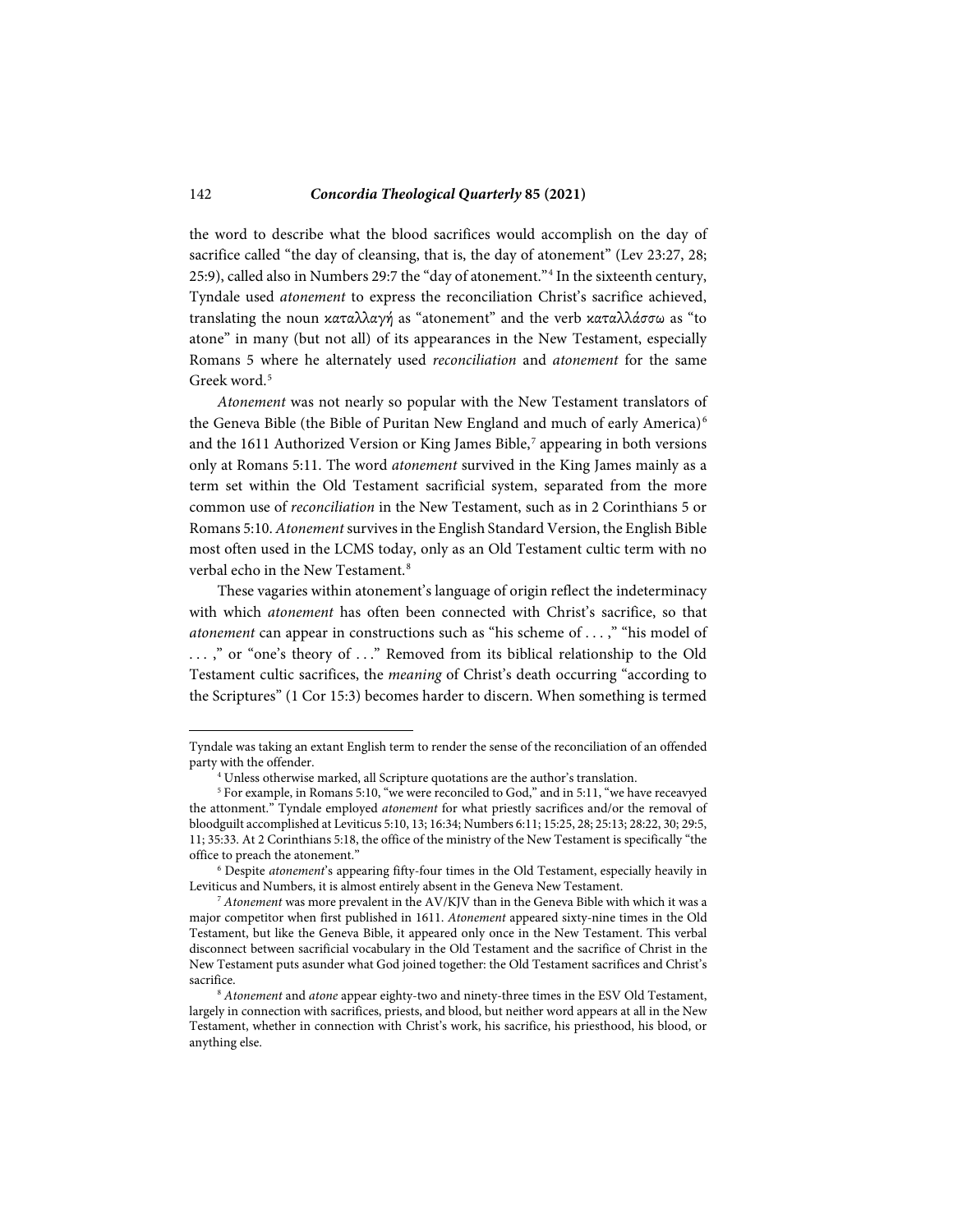### **Koontz: Christ under God's Wrath** 143

a "scheme," a "model," or a "theory," there is a lightness about it that does not accompany other theological terms such as *Christ* or *Trinity*. The weightiness of *Christ* stems from its obvious importance in the Old Testament (1 Sam 2:10, 35; 12:3, 5; 2 Sam 22:51; Ps 2:2) and New Testament Scriptures, the debate about the identity of Christ in the Gospels (e.g., Matt 2:4; 16:13–20; 22:41–42; 24:24; 26:63), and the subsequent adjudication of the doctrine of the person of Christ in the church's theological battles in the centuries after the formation of the Christian canon. *Trinity* is not a "Bible word" but is the church's hard-fought formulation of the biblical revelation of the one and only true God in three persons (Matt 28:19). Proposals for another model of Christ or of the Trinity other than the confessionally definite formulations of the church in antiquity or Reformation times are not on the table for orthodox Lutherans.

Why is *atonement* different? Does the Bible present differing models of the atonement? One has first to ask what the atonement means. If one uses the word's natural English sense of an accomplished reconciliation between offender and offended, the only means of atonement between offending humanity and the offended God is Christ's bloody sacrifice as the propitiation for God's wrath upon sin. This is why each of the Gospels includes the atoning passion of Jesus as its penultimate event before his resurrection.

If one's doctrine of atonement does not express this *necessity* of Jesus' suffering and death, then one's doctrine of atonement is out of line with the Bible.<sup>[9](#page-2-0)</sup> Simeon Zahl has noted that despite the confusion among theologians and church historians about schemes, models, or theories of the atonement, many Christians instinctively profess a penal substitutionary doctrine of the atonement of Christ: "The vehemence of reactions against substitutionary and forensic models over the centuries has often obscured recognition of their sheer effectiveness in a wide variety of contexts and over many centuries."[10](#page-2-1) It is as if penal substitutionary atonement comes naturally to the faithful when they hear the story of Jesus and read the Bible. Why?

There is something underneath the story of Jesus' sacrifice on the cross driving that story. Every biblical doctrine is related to every other doctrine generally, as all divine revelation has one Author whose truth is coherent, but those relationships of one doctrine to another are specific, as Scripture's Author determines. Christ's sacrifice, for example, is biblically related to the Old Testament sacrificial system, as some English Bible translations make clear. The sacrifice of Jesus thus has to do with the same topics found in the Old Testament sacrificial system: blood, the need for

<span id="page-2-0"></span><sup>9</sup> Matthew 16:21; 17:12; Mark 8:31; 9:12; Luke 9:22; 17:25; 24:26, 46; John 3:14; 12:27, 34; cf. Acts 17:3.

<span id="page-2-1"></span><sup>&</sup>lt;sup>10</sup> Simeon Zahl, "Atonement" in *The Oxford Handbook of Theology and Modern European Thought*, ed. Nicholas Adams, George Pattison, and Graham Ward (Oxford: OUP, 2013), 637.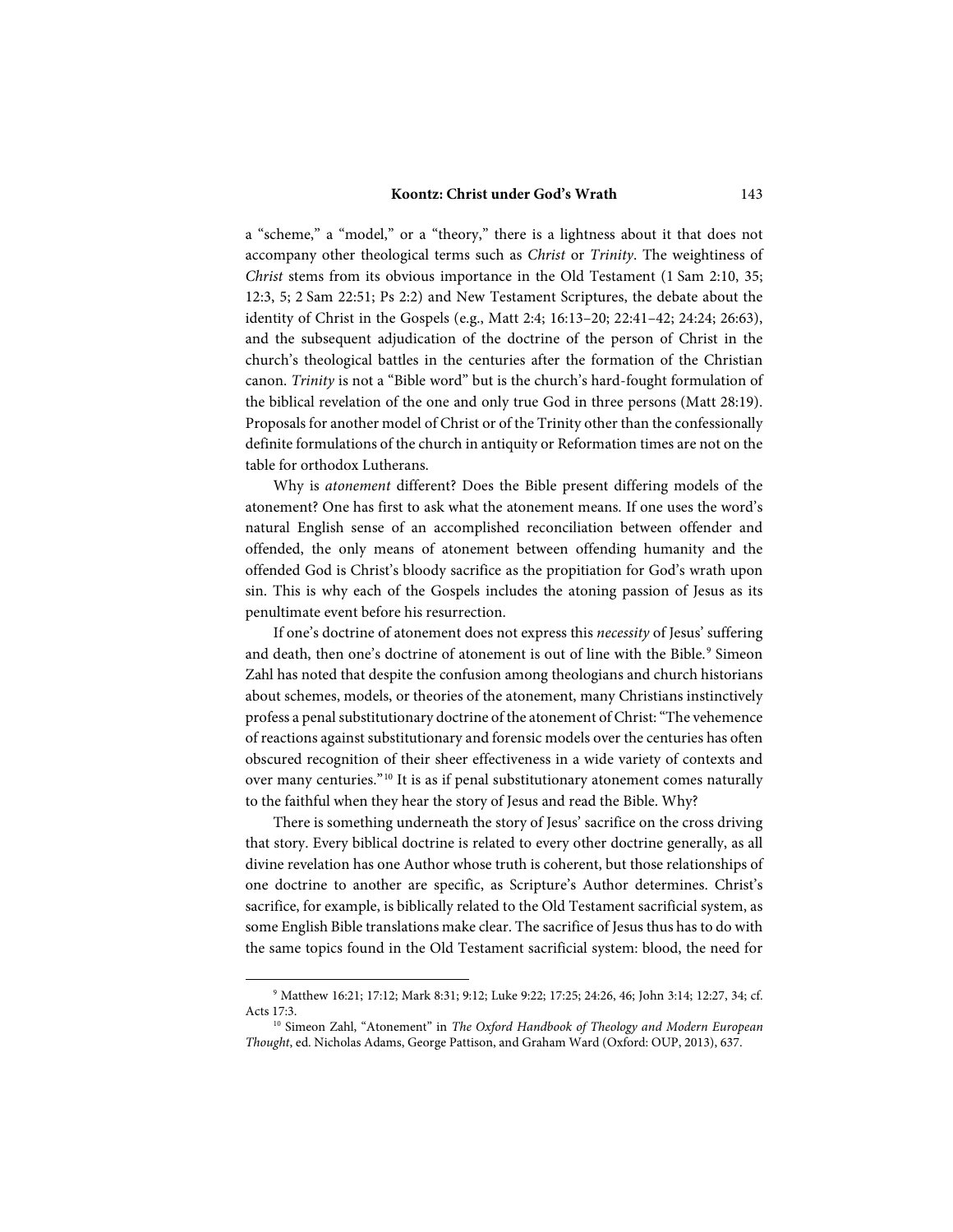atonement, forgiveness for sin and transgression, repentance. The sacrifice of Christ is not *unlike* Old Testament blood sacrifices in its aim of propitiation. It is not that God was wrathful in Old Testament times so that a blood sacrifice was then necessary, but now God has no wrath upon sin so that Christ's blood does not need to propitiate divine wrath. Jesus' sacrifice is not unique in being unrelated to wrath; it is unique in how it supersedes all other propitiatory sacrifices. All other sacrifices for sin are needless now that Christ has died once for all.<sup>[11](#page-3-0)</sup> Beneath the edifice of atonement and sacrifice in both the Old and New Testaments is the substructure of divine wrath, as a building has far more supporting and anchoring it than meets the eye.

The divine wrath  $(\phi \rho \gamma \eta)$  is a major theme in Paul's letter to the Romans especially (e.g., Rom 1:18; 2:5, 8; 3:5; 4:15; 5:9). When the divine wrath is neglected as a factor in the death of Jesus specifically or a factor in how God deals with sin generally, one's understanding of the death of Jesus and thus of atonement will be off. When the nature of the divine wrath is understood, the urgency, the power, and the beauty of Christ's atonement all become clearer. However else one may want to speak of "atonement," one must build on the foundation of Christ's vicarious suffering as a blood sacrifice propitiating God's wrath.

#### **Why God's Wrath?**

Paul's formulation of divine wrath offers an especially clear and significant exposition of how divine wrath relates to Christ's sacrifice, particularly in the cover letter for his mission to the nations: the letter to the Romans. In Romans, he made particularly clear the necessity of God's wrath upon all human sin and the revelation of God's righteousness in Christ's sin-bearing death.

# *Wrath Present and Wrath to Come*

<span id="page-3-0"></span>-

Divine wrath is revealed in the present, the tense for the verb ἀποκαλὐπτω in Romans 1:18. There is no caprice in God's wrath because it is poured out on "every ungodliness and unrighteousness of men" who are actively suppressing the manifest truth of God's power and divinity (Rom 1:18). Divine wrath is present in the horrors human beings busily practice in devoted unrighteousness. The practices of idolatry and homosexuality are linked later to the exchange of a godly piety and wholesome sexuality according to one's created nature as male or female for idolatry and destructive sexuality that is contrary to nature (Rom 1:24–32). Those who suppress the truth in unrighteousness may practice unrighteousness or merely approve of

<sup>11</sup> See ἐϕάπαξ in Romans 6:10; Hebrews 7:27; 9:12; 10:10.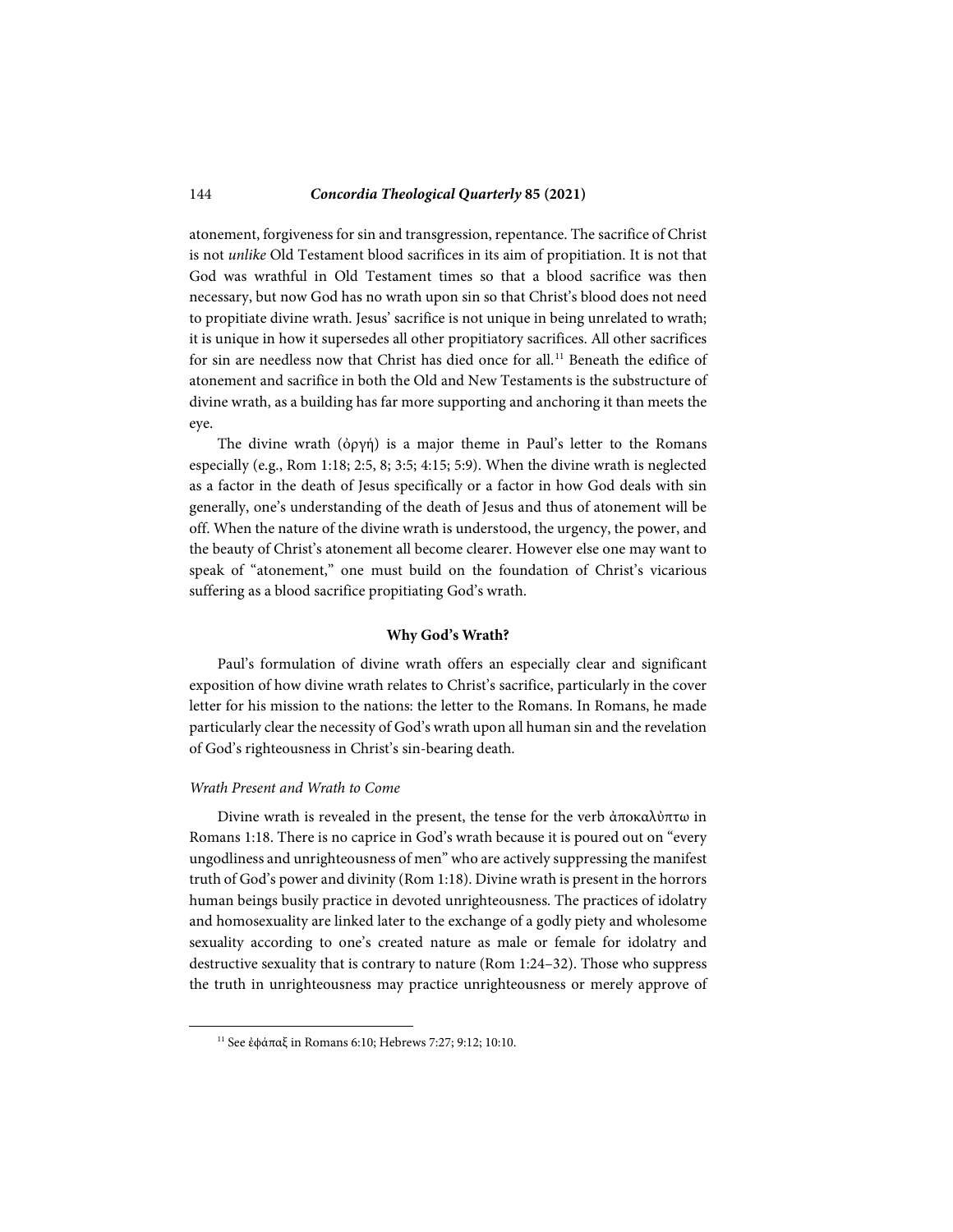those who do, but Paul says unrighteousness is so manifest that even those who merely approve and lack personal acquaintance with ungodliness know that ungodliness and unrighteousness are "worthy of death" (Rom 1:32) from the divine judge.

Wrath is revealed against ungodliness and will be revealed in the day of wrath and revelation of the judgments of God (Rom 2:5), who renders to each according to his work (Rom 2:6; John 5:29). Secrecy is important in Romans 2 because there are both open idolaters practicing ungodliness and secret idolaters practicing what they themselves preach against (Rom 2:1–2). Neither class shall escape the judgment of God (Rom 2:3). There is no inheritance in the kingdom of Christ and God for the sexually immoral or the unclean or the covetous, whose actions have brought "the wrath of God upon the sons of disobedience" (Eph 5:6). There is a present divine wrath upon sin that will be revealed in awful fullness at the second coming of Jesus. Paul thus exhorts the Ephesians not to become συμμέτοχοι (sharers, companions) with the sons of disobedience but to walk as sons of light who will receive their reward at Christ's coming (Eph 6:8).

God's kindliness at present is meant to lead people to repentance, not harden them further. The unrepentant person is accumulating treasures of wrath for the day of wrath, when God will repay him for his hardheartedness with divine wrath (Rom 2:5). In 1 Timothy 5:24–25, people's sins are described as either manifest sins, which "[go] before them to judgment," as to a destination common to all, or as presently disguised, which will "follow" the sinner though now hidden from human eyes. What Paul calls "the other [works]," that is, evil works, cannot in the end be hidden. The power of divine judgment will overcome men's efforts to suppress their own evils. All will be revealed, and each will receive what is due (Rom 2:6).<sup>[12](#page-4-0)</sup>

The righteousness of divine wrath is so obvious to Paul that it is included once in Romans 2:3 and once in Romans 3:5 in rhetorical questions. Could God's wrath possibly be unrighteous or out of place? "By no means!" Obviously God shall judge the entire created world (Rom 3:6). The manifest nature of divine wrath makes it more substructure than superstructure because it rests on the foundation of God's righteousness and goodness. Paul proclaims the gospel, which is a mystery of God, revealed solely by God's grace. The gospel in a broad sense for Paul is that God will judge the secrets of mankind "according to my gospel through Jesus Christ" (Rom

<span id="page-4-0"></span><sup>12</sup> Cranfield's catalog (C. E. B. Cranfield, *Romans*, Vol. I, I–VIII, ICC [Edinburgh: T&T Clark, 1975], 146) of Romans 2:6's echoes is extensive: Psalm 62:12; Proverbs 24:12; Ecclesiastes 12:14; Isaiah 3:10; Jeremiah 17:10; Hosea 12:2; along with Matthew 7:21; 16:27; 25:31–46; John 5:28–29; 2 Corinthians 5:10; 11:15; Galatians 6:7–9; Ephesians 6:8; Colossians 3:24; 2 Timothy 4:14; 1 Peter 1:17; Revelation 2:23; 20:12; 22:12.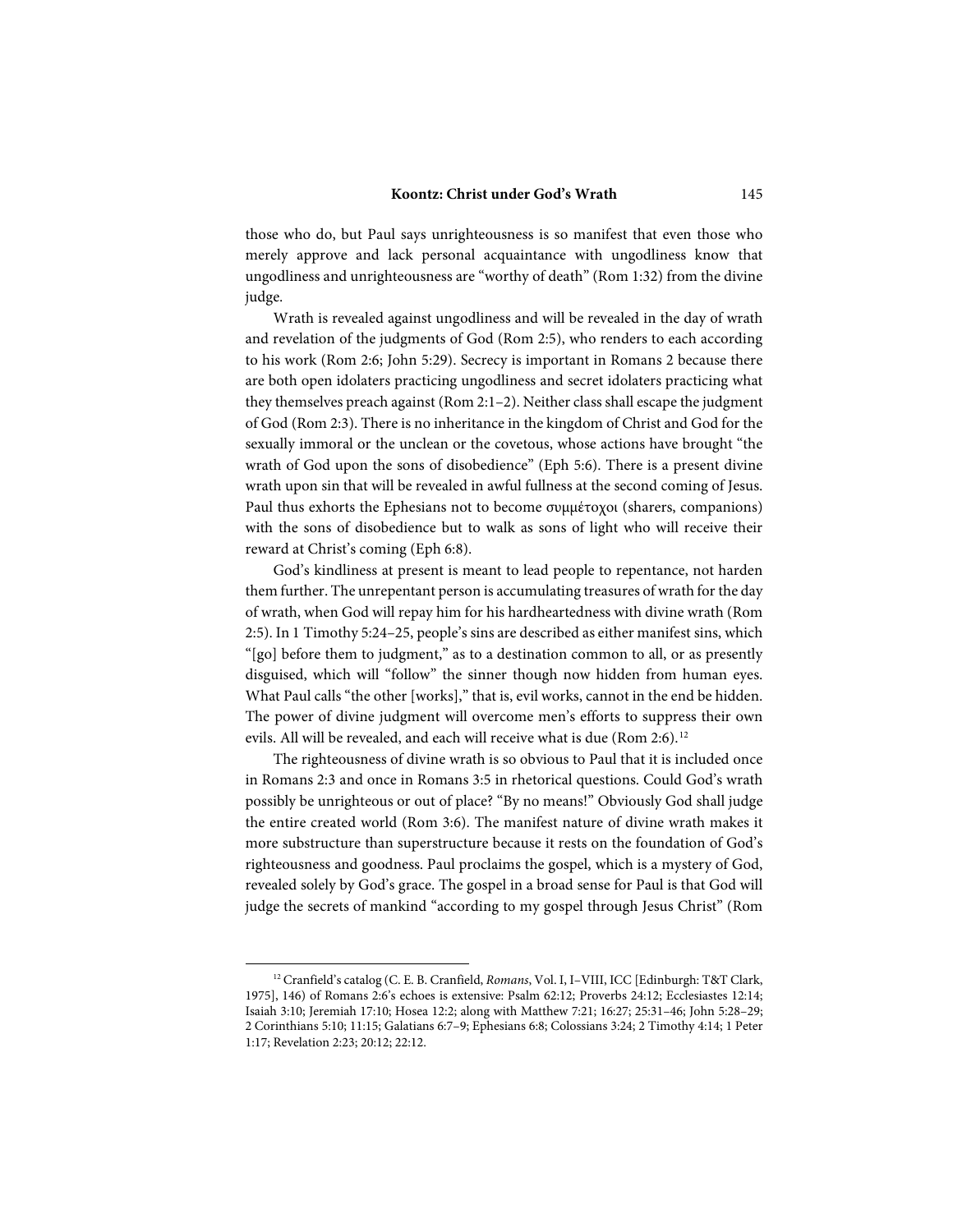2:16). The circumcision of the heart will alone receive praise from God in that day (Rom 2:28–29).

Our present justification in Christ's blood is the seal that we shall in the day of his mighty coming be saved "from his wrath" (Rom 5:9). Salvation from divine wrath at the second coming of Jesus also exists according to his grace because present realities of salvation—justification in his blood (Rom 5:9) and reconciliation to God through the death of Jesus (Rom 5:10)—are the seals of God's mercy toward believers, who shall at the coming of Jesus be saved from God's wrath (Rom 5:9) and by Christ's resurrection life (Rom 5:10). Apart from regeneration by the Holy Spirit, human beings are "children of wrath" (Eph 2:3). The riches of God's mercy is his salvation given by faith in Jesus Christ apart from works, which creates a new man walking in the good works God has prepared beforehand for him.<sup>[13](#page-5-0)</sup>

Wrath is not absent from the world still engaged in the practice of ungodliness, nor will wrath be absent from the second coming, but believers look forward to shelter from righteous wrath in the day of judgment. Wrath is already present in the world upon sin but shall also come at the last day, so that the Thessalonians, having turned from the service of idols to the living and true God, now await his son "from the heavens," Jesus, "who saves us from the coming wrath [of God]" (1 Thess 1:10). That same God has not ordained his faithful "for wrath" but "for salvation through the Lord Jesus Christ" (1 Thess 5:9–10). Christians remain awake and sober in this present age because they are sons of light and expect to receive resurrection at the coming of Jesus (1 Thess 5:5–8).

The connection between wrath and the second coming illumines the final articulation of divine wrath in Romans, where in Romans 9:22–24 Paul names some human beings as "vessels of wrath" whom God endures in a display of his longsuffering. Though these vessels of wrath proceed from the evil wills of the devil and corrupted human beings, they will not impede God's purposes for salvation in Christ for his elect vessels of mercy (Rom 9:23; cf. FC SD XI 80–82). The connection between wrath, the second coming, and the election of grace, Paul's main topic in Romans 9-11, is that they all solely depend on God's determination.<sup>[14](#page-5-1)</sup> God shall

<sup>13</sup> Ephesians 2:10; cf. FC SD II 26; IV 7.

<span id="page-5-1"></span><span id="page-5-0"></span><sup>&</sup>lt;sup>14</sup> I agree with Middendorf that one's interpretation of Romans can best be tested in the interpretation of 9–11, especially of 9:6–13, but disagree that seeing predestination in Romans 9 is somehow "about 'me,'" (Michael Middendorf, *Romans 9–16* [St. Louis: Concordia, 2016], 867). The word of promise (Rom 9:9) concerns both God's deeds and his sure salvation for his people. They cannot consider themselves or their salvation apart from considering his deeds, nor are his deeds for something or someone other than the objects of his mercy (Rom 9:23): "We have a glorious comfort in this salutary teaching, that we know how we have been chosen for eternal life in Christ out of sheer grace, without any merit of our own, and that no one can tear us out of his hand. . . . In the midst of our greatest trials we can remind ourselves of them, comfort ourselves with them, and thereby quench the fiery darts of the devil" (FC Ep XI 13). Robert Kolb and Timothy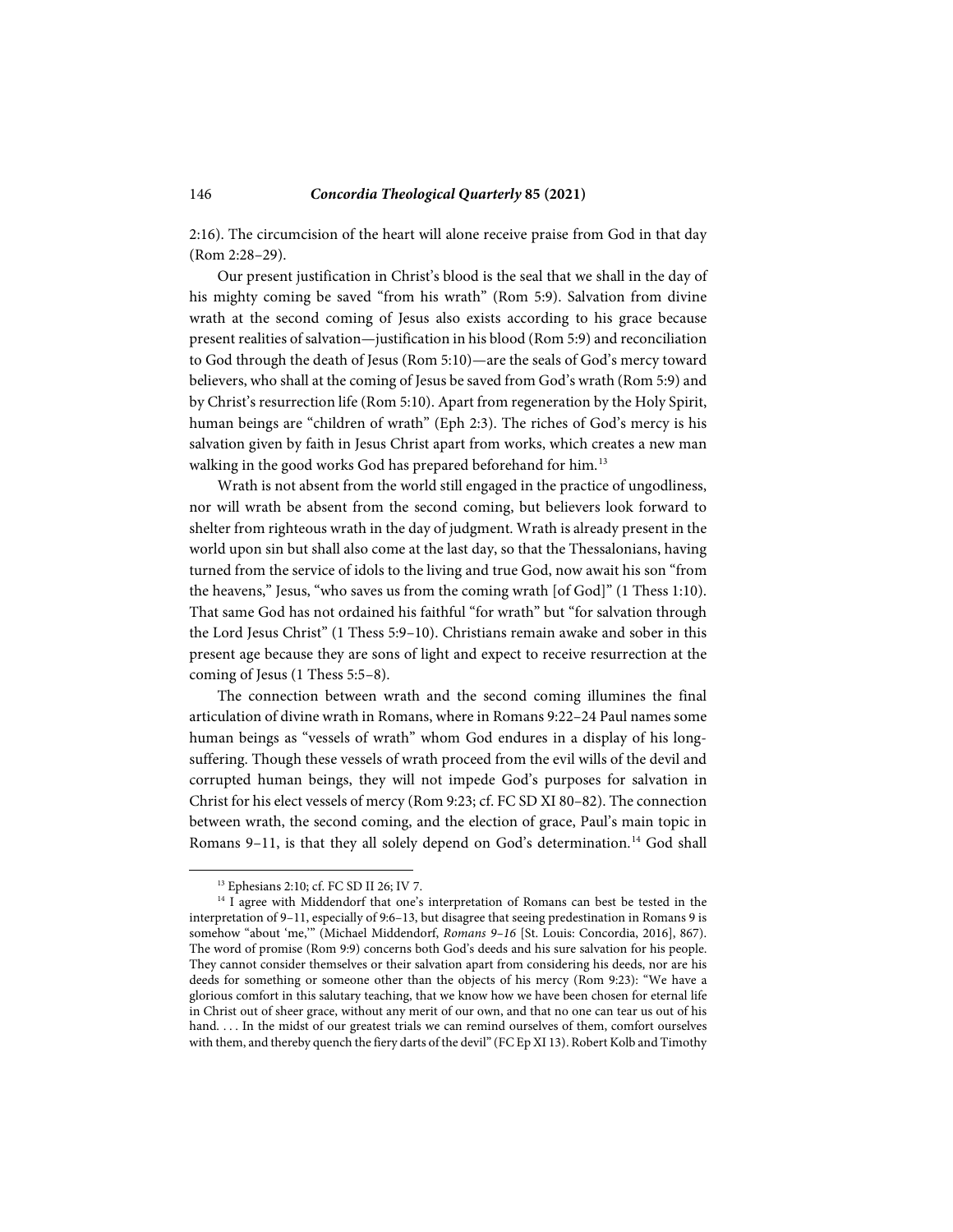#### **Koontz: Christ under God's Wrath** 147

pour out judgment upon sin and bring final salvation for his people at the time of his own choosing. He alone is divine, and everything and everyone else is under his control. This is so basic as to often go unmentioned in our sermons and teaching, yet so profound as to merit far more examination as the basis for the proclamation of the gospel to undeserving sinners.

# *Church Practice*

l

Paul's church practices are incomprehensible without the understanding that divine wrath is coming upon sin. The forsaking of judgment of the brother commanded in Romans 14:10 is because everyone will appear before God's judgment seat and will have to give an account of his own doings, not of his brother's. Excommunication has the same basis in the sure and just judgment of God upon the righteous in praise and upon the unrighteous in wrath. The excommunication of the man sleeping with his mother-in-law in 1 Corinthians 5:1– 5 *is not* an exercise in "judging" according to the contemporary understanding of "being judgmental," a capricious bothering with someone else's problems while neglecting and concealing one's own flaws. Paul himself does not submit to human judgment and is unaware of gross sin on his own part but is not in 1 Corinthians 4:4 thereby justified. The only Justifier shall come and reveal the secrets of men's hearts and give out due praise at that time. Excommunication is intended to discipline the man's flesh so that his spirit might be saved "in the day of the Lord" (1 Corinthians 5:5). Excommunication operates in view of Christ's coming and hopes practically for repentance prior to the Lord's Day, the day of judgment. If the man had not been excommunicated, the congregation would have confessed that πορνεία was not actually a sin, or that they did not care enough about the man's spirit to discipline his flesh.

There is a clarity about mankind present already in the church (cf. the description of the Divine Service as the revelation of the secrets of men's hearts in 1 Cor 14:24–25) that necessitates clarity about sin and its forsaking in the church's practice. The ὄλεθρον, the destruction or discipline of the flesh that was temporary and instructive according to 1 Corinthians 5, shall become "unending" according to 2 Thessalonians 1:8–9 when those who have not "obeyed the gospel of our Lord Jesus" receive "unending destruction away from the face of the Lord and from the glory of his power." The church's present discipline is meant to save someone from the certain ruin he will experience under the wrath of God apart from Christ. The

J. Wengert, eds., *The Book of Concord: The Confessions of the Evangelical Lutheran Church*, trans. Charles Arand, et al. (Minneapolis: Fortress Press, 2000), 518.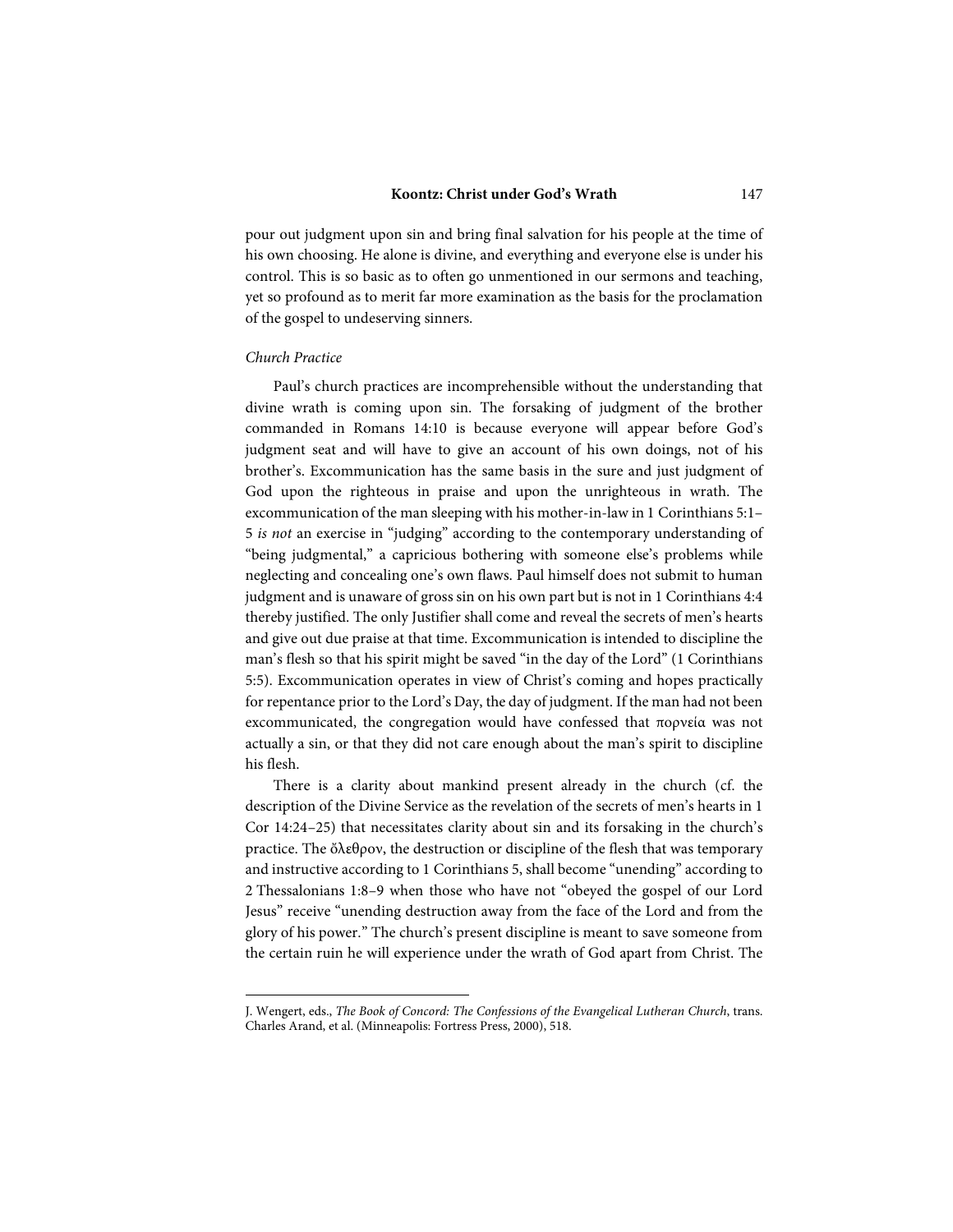church is the place where judgment is already present upon sin according to Peter: "For it is time for judgment to begin at the household of God; and if it begins with us, what will be the outcome for those who do not obey the gospel of God?" (1 Pet 4:17).

The one "gospel of Christ" (Phil 1:27) and its attendant practices of unity in faith and in suffering that Paul mentions in Philippians 1 are for unbelievers signs of their destruction but for the church signs of their salvation, and these are all "from God" according to Paul. Similarly in Philippians 3:17–4:1, the commanded imitation of Paul's way of life is also an avoidance of the way of life of those who "walk as enemies of the cross of Christ" (Phil 3:18). Their end point will be destruction, as, conversely, the end point of the believers will be reception of the Lord Jesus "from the heavens" (Phil 3:20), the location in Romans 1:18 of the revelation of divine wrath. But this coming of Jesus is good news for the Philippians whose bodies of humiliation will be transformed at the coming of Jesus to be conformed to the body of his glory, even as now their bodies are conformed to the body of his humiliation in their sufferings with him and with Paul his apostle (Phil 3:21). Christian suffering is, thus, a testimony of hope in the coming transformation of the body through the simultaneous judgment and salvation of Jesus Christ at his coming.[15](#page-7-0)

In a phrase reminiscent of Ephesians 5:3, Paul exhorts the Colossians to put to death their members that are "of the earth," that is, what in them savors of ungodliness such as "sexual immorality, uncleanness, lust, evil desire, and covetousness, which is idolatry" because on account of these things the wrath of God is come (Col 3:5–8). The Colossians themselves once did such things, but now they must put off all such practices along with "[human] wrath" and a host of other evils. Repentance is shaped according to divine judgment and wrath, forsaking what would earn further divine wrath and conforming to the pattern of Christ, who has passed under the yoke of wrath already and now lives forever. The proclamation of divine wrath on sin is certainly not the human assumption of a wrathful attitude toward other creatures. Neither Paul's proclamation against sin nor the communal practices of excluding open sin from the congregation are occasions for human wrath, recrimination, or judgment. The proclamation of wrath now before Christ's coming and the mortification of sinful flesh before the day of judgment are intended to bring peace in Christ between God and Christians and between Christians themselves.

<span id="page-7-0"></span><sup>15</sup> E. A. Judge, "Changing Ideals of the Great Man," in *Paul and the Conflict of Cultures: The Legacy of His Thought Today*, ed. James R. Harrison (Eugene, Ore.: Cascade Books, 2019), 135.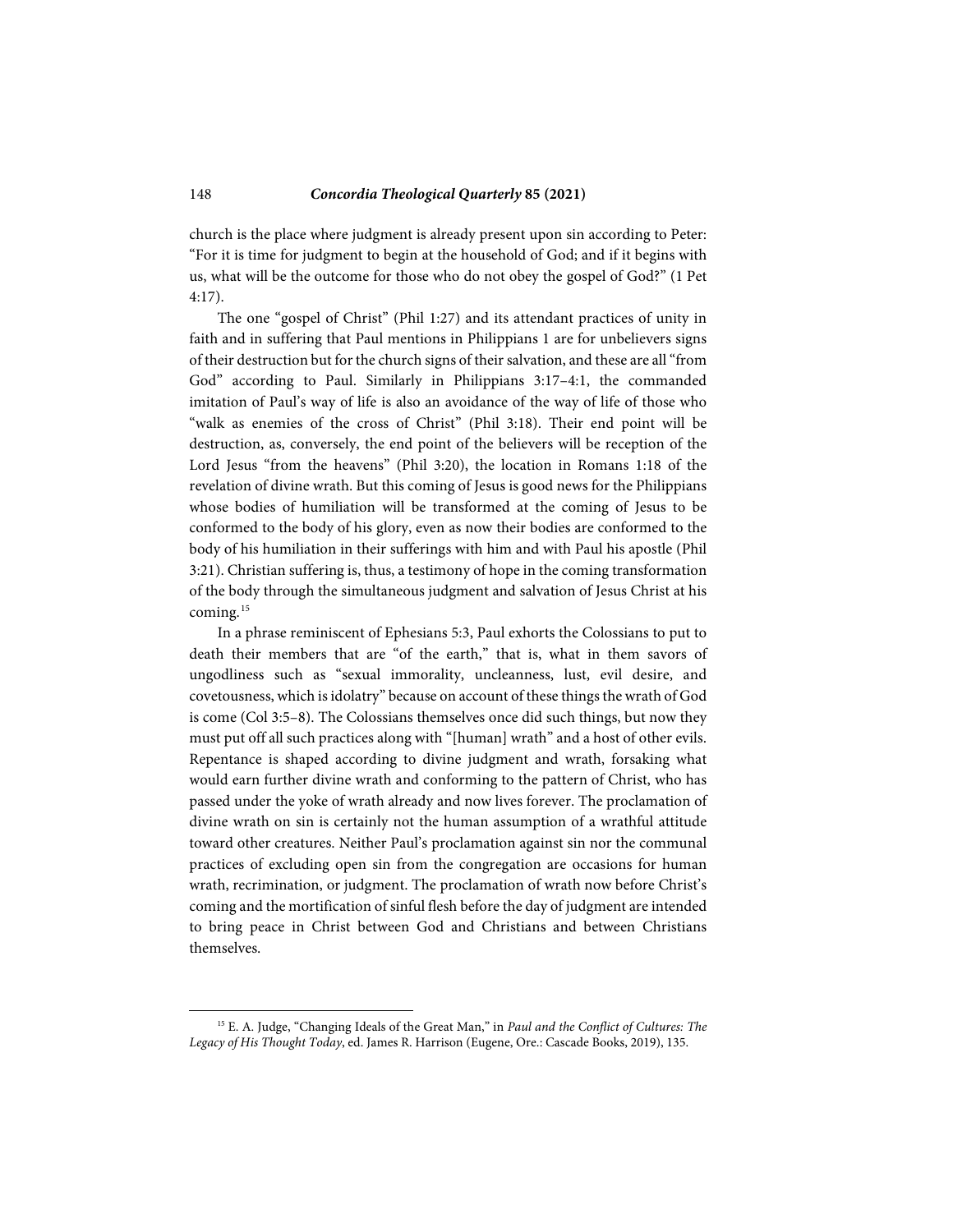### **Koontz: Christ under God's Wrath** 149

The proclamation of the word of God "in season and out of season" is commanded in view of the coming of Jesus Christ to judge the living and the dead (2 Tim 4:1–2). The gospel is heralded forth *prior to the judgment*; the gospel is public now *although the judgment is hidden now*. The reward of the servant of the gospel is now hidden but shall be received as a crown of righteousness in that day when the righteous judge shall reward Paul and "not only [Paul] but all who have loved his appearing" (2 Tim 4:8). The Christian looks forward to the second coming of Christ not as a day of wrath but as a day of reward. Contrarily, Alexander the coppersmith who did Paul much harm shall receive his own "reward" "according to his works" at the coming of the Lord (2 Tim 4:14).

The preaching of Paul recorded in Acts seconds all the evidence about divine wrath and judgment we have gleaned from his own letters. In Athens, he preached that the times of ignorance are now over, and a definite time for repentance has now been divinely appointed *because* God has established for himself a day when he shall judge the world in righteousness (Acts 17:30–31). The seal that this is true and that Paul's God is true, that the day of judgment shall come to pass, is that he has raised a man from the dead whom he has appointed for this judgment. The resurrection of Jesus is the seal of God's coming judgment and the earnest of his command to mankind to repent of their sins.<sup>[16](#page-8-0)</sup>

The newness of the resurrection for Paul was not that resurrection would occur at some future date. He clearly told Felix that he shared that hope with his opponents and accusers (Acts 24:15). The uniqueness of the gospel is that the end of the ages has begun already and shall be completed in and because of Jesus Christ. Paul claims that the difference between himself and his accusers is a matter of "the resurrection of the dead" (Acts 24:21). He sincerely believes that their difference concerns when and how that resurrection has begun to take place uniquely in Jesus Christ. In view of that resurrection of Jesus, Paul's message to Felix and Drusilla is summarized as "righteousness and self-control and the coming judgment" (Acts 24:25). Those three themes in Paul's preaching result from his apocalyptic sense of the world's transformation through the resurrection of Jesus. Since Jesus was crucified for sin and raised from the dead, vindicated in his innocence, Felix and Drusilla's lives should change. In Christ, wrath, judgment, works (both good and evil), and repentance hold together.

<span id="page-8-0"></span><sup>16</sup> Eckhard J. Schnabel, *Early Christian Mission*, vol. 2: *Paul and the Early Church* (Downers Grove, Ill.: IVP, 2004), 1562–1568.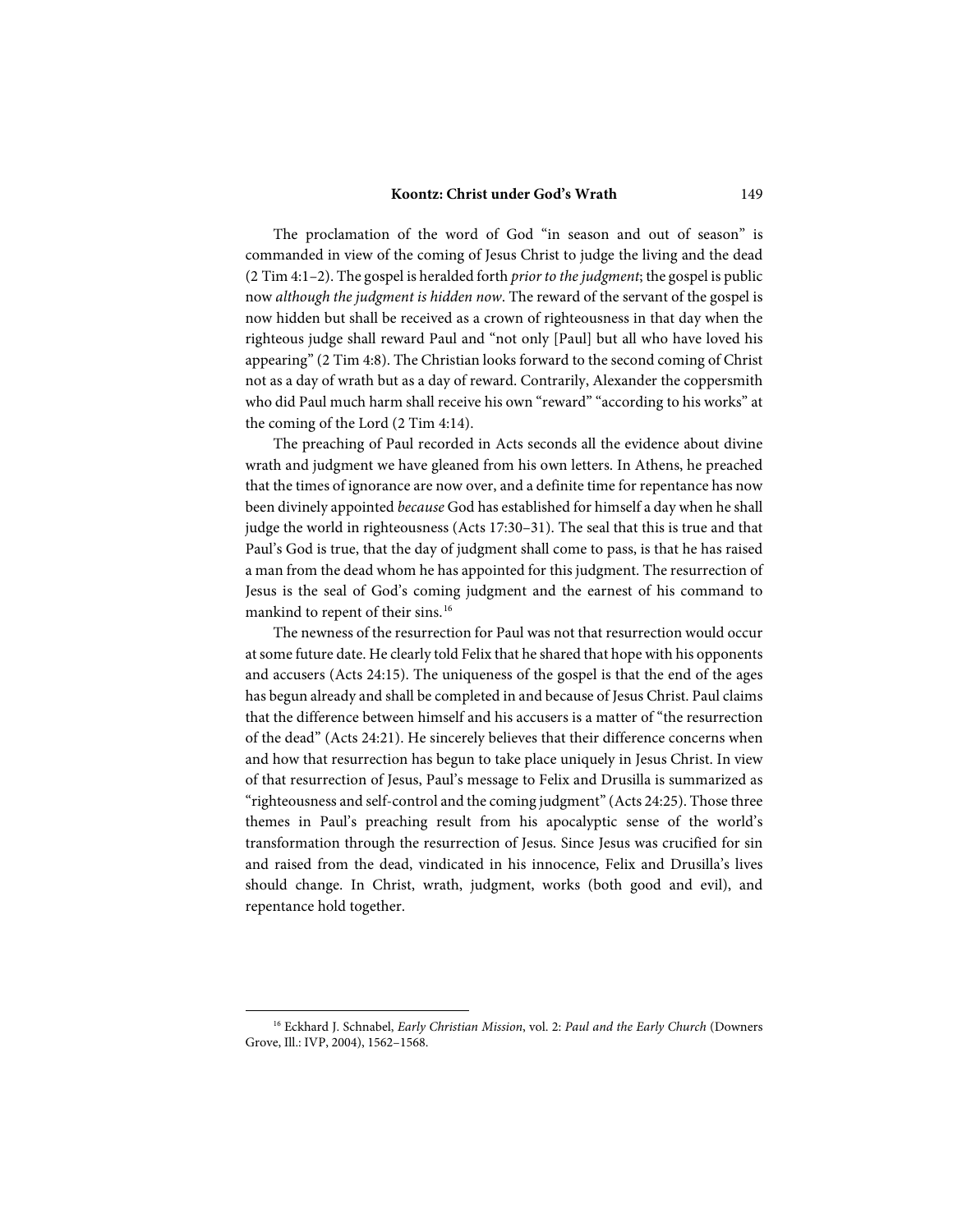#### **Christ under God's Wrath**

Divine wrath upon sin and its concomitant divine judgment of sinners are "substructure" because they are not the sum of Paul's gospel. They are part of Paul's gospel according to which through Jesus Christ the world shall be judged, but they are not the entirety of his gospel, which is *the* gospel (Rom 16:25). Neither the scriptural articulation of Christ's sacrifice nor our present preaching of the gospel make sense within the Bible or to anyone listening to our preaching without this substructure of divine wrath upon sin.

Christ is the recipient of the wrath of God upon sin, having purchased our redemption, as Paul says in Romans 3:24. The display of God's righteousness is the blood atonement divinely put forth in the death of Jesus. Where Paul speaks of the gospel, he *must* speak of human sin and blood because righteous divine wrath against sin is satisfied only by the blood of Christ. Christ is specifically the one who was delivered up on account of our trespasses (Rom 4:25). The reason for his death is the substitution of him for us. He wrought the satisfaction of divine wrath through death and was raised from the dead for our justification (Rom 4:25). Paul's surprised delight is that these things were done "while we were yet sinners" (Rom 5:8), but he maintains clearly that Christ did not die for people who treated him as a friend.<sup>[17](#page-9-0)</sup> Rather, Christ died for people *deserving of wrath*, but justified right now in his blood, we *shall be saved from his wrath* at his coming (Rom 5:9). Blood is the only means of drawing near to God, so that the blood of Christ is the only way the Ephesians are no longer strangers to the divine promises (Eph 2:13). The death of Jesus effects the new creation, ending hostility between peoples and between God and man through his death, so that God may now be called "Father" commonly by all, whether far off or near (Eph 2:17–18). Everything in the cosmos changes because of Jesus' sacrificial blood.

The proclamation of peace in Christ's blood comes from the fact that he has made peace already through the "blood of his cross" (Col 1:20). This reconciliation is the removal of divine wrath, so that peace between God and men can now exist through his blood. He now presents us "holy and blameless and without reproach before his face" (Col 1:22). The one made alive with Christ through Baptism has been forgiven all his trespasses, a removal of wrath and its penalty through burial into Christ because the record of debt standing against the sinner in God's righteous wrath has been removed through Christ's payment of blood. The so-called "Christus victor" model of atonement ("He disarmed the rulers and authorities and put them to open shame, by triumphing over them in him" [Col 2:15]) cannot be separated

<span id="page-9-0"></span><sup>&</sup>lt;sup>17</sup> Simon Gathercole, *Defending Substitution: An Essay on Atonement in Paul* (Grand Rapids: Baker Academic, 2015), 97–101.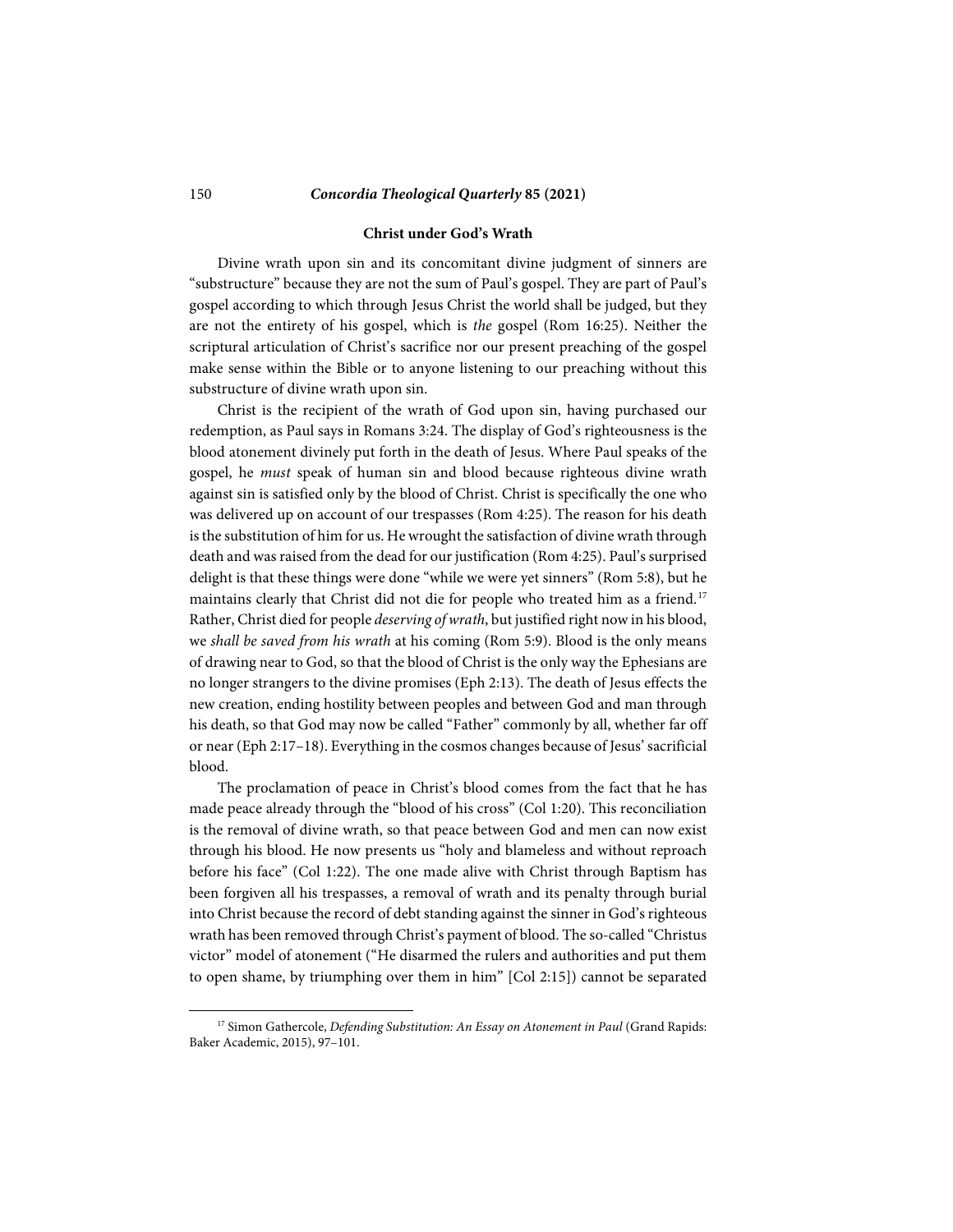from the fundamental penal substitution of Christ mentioned in the verse just prior: "by cancelling the record of debt that stood against us with its legal demands. This he set aside, nailing it to the cross" (Col 2:14). There would be no disarmament of powers lording it over us unless Christ had suffered divine wrath for us, paying in his body the penalty due for sin.<sup>[18](#page-10-0)</sup>

The distinction between Christ and all those who are "in Christ" on the one hand and those who are not in Christ on the other is that only in Christ is God's righteous wrath extinguished. The things of wrath, especially death, have no hold on Jesus (Rom 6:9), so that the one who is in Christ should reckon himself even now as no longer a slave to sin but present himself as a slave of Christ. This is why human judgment can be dismissed so easily in Romans 8. Condemnation is no longer possible for the one who is in Christ Jesus (Rom 8:1, 2, 34). Human judgment is laughably light compared to the weightiness of Christ's glory. Christ has already died under God's wrath for sinners and has already been raised, so it is impossible that we should be separated from his love (Rom 8:35, 39). He has passed through wrath, judgment, and death, and been vindicated in the Spirit through resurrection (1 Tim 3:16). Wrath is not absent from Paul's understanding of how the world works or what God will do in the future to "those who do not obey the gospel of God" (1 Pet 4:17). Wrath is no more, *only* and *blessedly* in Christ alone.

Paul grounds the reason for a new life individually and corporately among the Corinthians in the death of Christ our Passover (1 Cor 5:7). New things belong to this new age that has dawned with the passing from death into unending life that Jesus has accomplished. The cleansing that church discipline should effect in 1 Corinthians 5 is a cleansing in keeping with this day of salvation. Paul argues that certain things are not fitting for this new time and must, therefore, be removed from the house of God as leaven that does not belong. The reason anyone "in Christ is a new creation" (2 Cor 5:17) is because Christ's death and resurrection have brought about a coexistence in our time and space: a new creation in Christ that is alive and not subject to wrath, and an old creation that is passing away and shall be punished in righteous wrath for its sin. Reconciliation to God is not an abstraction for Paul, as if God waved his hand and suddenly had no problems anymore with sin. Reconciliation has occurred only in Christ, so that the ministry of reconciliation that Paul has is a ministry of preaching Christ, not of telling everyone everything will work out. The proclamation of Christ is the only hope the world has in the face of

l

<span id="page-10-0"></span><sup>&</sup>lt;sup>18</sup> Our understanding of the atonement cannot be "kaleidoscopic" (Joel B. Green, "Kaleidoscopic View," in *The Nature of the Atonement: Four Views*, ed. James Beilby and Paul R. Eddy [Downers Grove, Ill.: IVP, 2006], 157–185), because unlike in a kaleidoscope, not all parts are of equal value, forming new combinations and perspectives. If divine wrath is fundamental to the atonement, vicarious satisfaction of divine wrath is fundamental to anything else we can say about the work of Christ.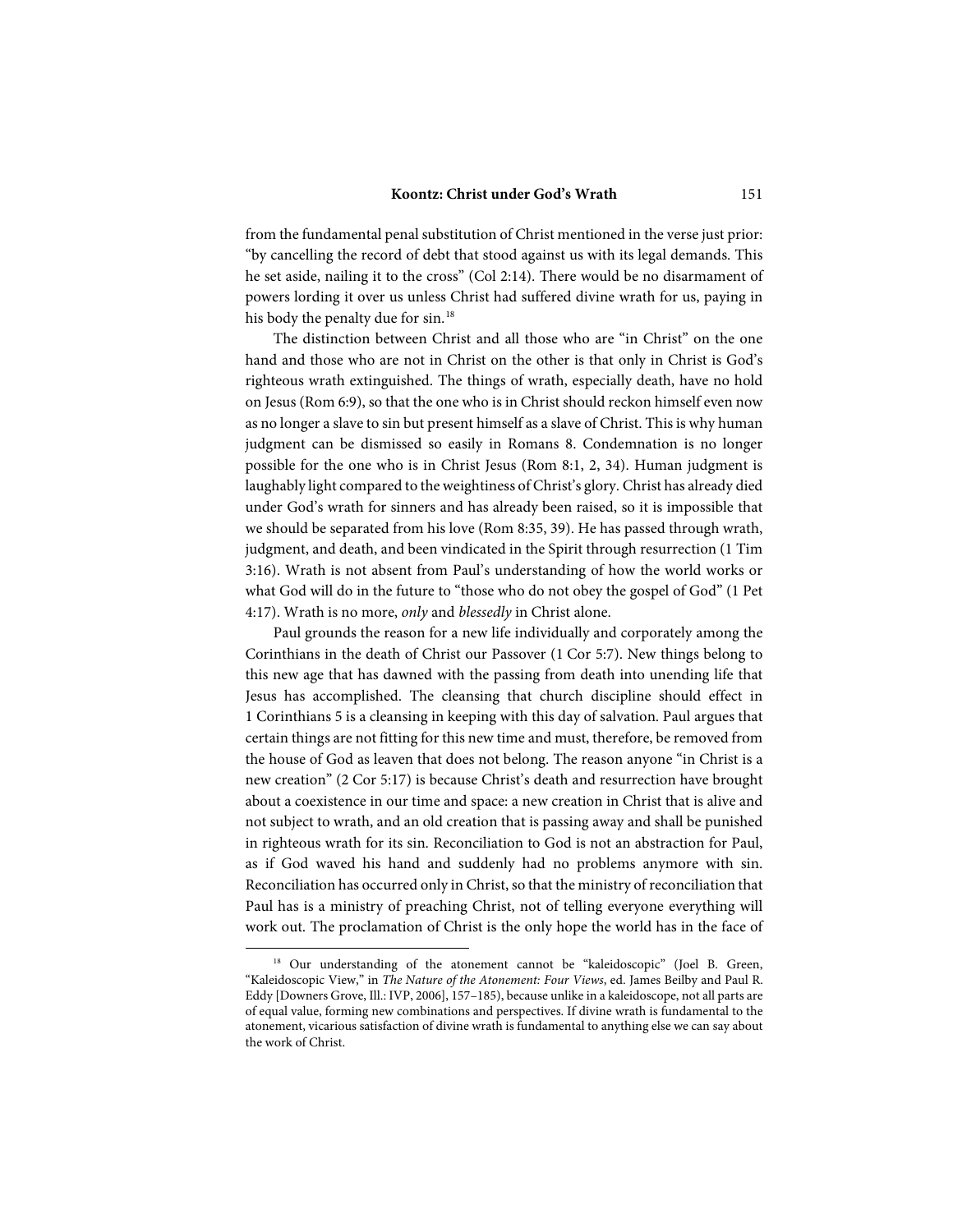divine wrath. This is Paul's urgency in exhorting the Corinthians, "Be reconciled to God!" (2 Cor 5:20).

The inauguration of this new age was established in the words of greatest importance that Paul passed on to the Corinthians: the words of institution of the Lord's Supper and the gospel in 1 Corinthians 15:3–7. In the words of institution, Jesus indicates that the covenant between God and man shall exist by virtue of his shed blood—necessary as a sacrifice for sin—and what Paul passed on to the Corinthians as of first importance was Christ's death according to the Scriptures, meaning that the Old Testament necessitates the death of the Christ for sin to stay God's wrath. This is Paul's reference to the vicarious suffering of the divine Servant in Isaiah 53—who is stricken for another's sins, not his own, who undergoes the punishment deserved by others, not himself. Without wrath upon sin, there is no sense to be made of Isaiah 53 or 1 Corinthians 15. Knowing that wrath comes upon sin, the gospel of Isaiah 53 and 1 Corinthians 15 is that Christ has received the penalty due for sin, shedding his blood as an atoning sacrifice and propitiation of divine wrath. Eusebius expressed the centrality and simplicity of Christ's sacrificial death to the Christian religion: "Even as children we had this view concerning him that he suffered all these things because of us in order that he might set us free from all retribution."[19](#page-11-0)

Using Paul's teaching on the reality and the presence of divine wrath on sin even now, we can help people understand many of the things occurring in their lives better than ascribing no human agency at all—as if everything in our lives were inconsequential and weightless. It is *not* Paul's teaching that everything that happens in a person's life occurs because of that person's sin. People sometimes suffer innocently and inexplicably, as Job suffered after Adam's sin had earned the divine curse. It *is* Paul's teaching that some of one's sufferings are due to divine wrath on sin—as was the case with Sodom and Gomorrah, the towns on which Jesus pronounced woes for their hardness of heart, Paul's own people whose rejection of the gospel grieved the apostle so deeply—and all suffering is finally due to Adam's sin. If we hide this from people or shrink back from discussing divine wrath, they will still intuit it themselves and either blame themselves without recourse to Christ or harden themselves in their pride in sin. The seeming spiritual necessity of wrath as a structural element in understanding one's own life is probably why Simeon Zahl can identify so many people who go on believing that Jesus has taken the divine

<span id="page-11-0"></span><sup>19</sup> Eusebius of Caesarea, *Commentary on Isaiah*, ed. Joel C. Elowsky, trans. Jonathan J. Armstrong (Ancient Christian Texts) (Downers Grove, Ill.: IVP, 2013), 263. Eusebius, "Commentaria in Isaiam," in Patrologia cursus completus: Series graeca, 162 vols., ed. J.-P. Migne (Paris: Migne, 1857–1886), 24:457.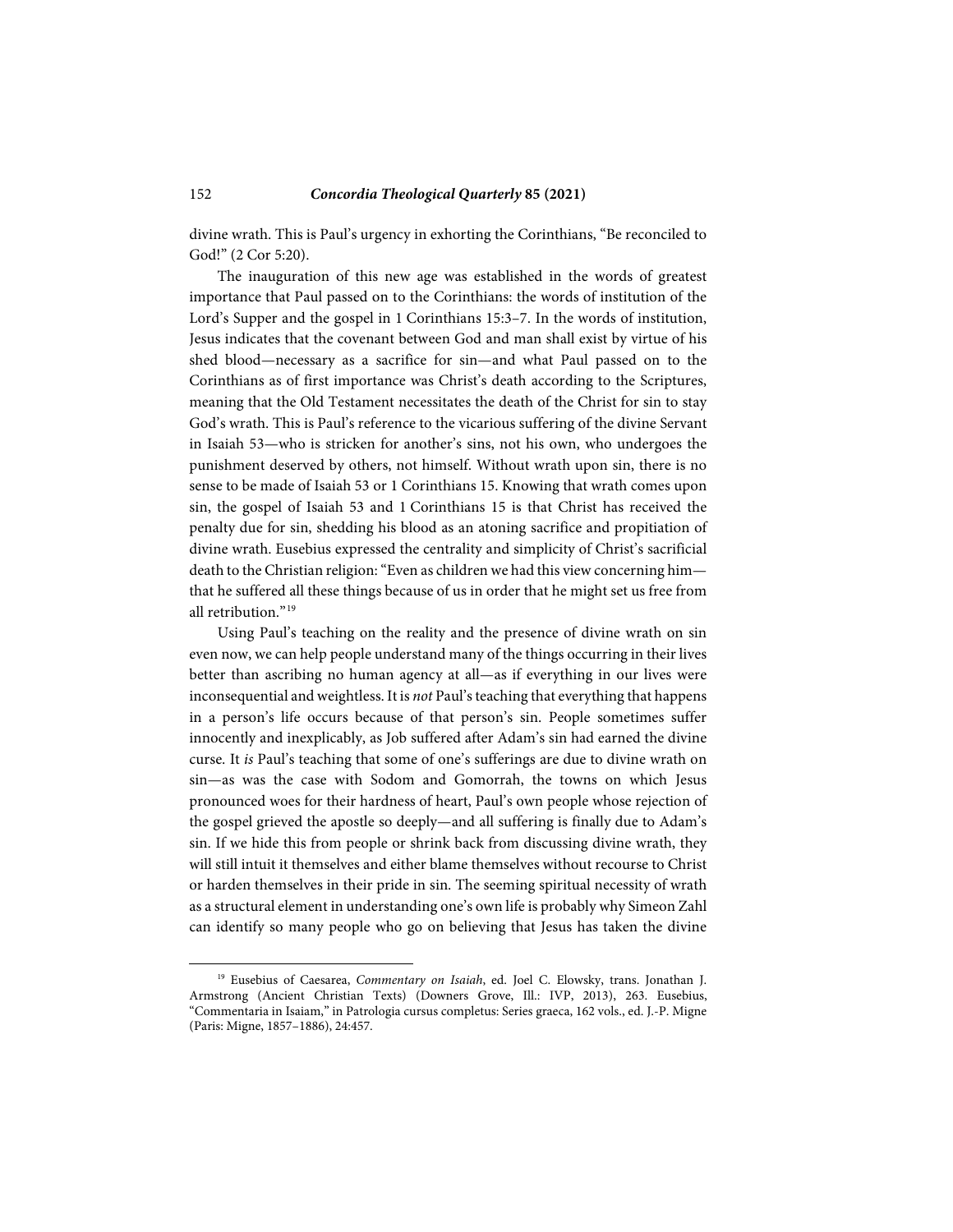punishment for *their* particular sins even when their churches have never told them that clear biblical message. Even when the church or her theologians are unable to say clearly *why* Jesus is the Lamb of God, the gospel story in itself with its necessary suffering of an innocent and divine victim reveals Jesus as the sacrificial sin-bearer. The story is stronger, deeper, and greater than the theories about it.

Theory is not therefore needless, and there are other things about the death of Christ that are significant in Scripture apart from his propitiation of the Father's wrath upon sin. Christ's death is an example of how Christians should conduct themselves in humility and self-sacrifice, and his death has put the powers of hell to flight. But no theory should be constructed, or can be constructed, that is *biblically sound* without articulating divine wrath upon sin and the propitiation of divine wrath in the sacrificial, substitutionary death of Jesus. Penal substitutionary atonement is the foundation of any biblical doctrine of the atonement.

In preaching, as in theory, the substitutionary death of Jesus is fundamental. In the stories people tell themselves about themselves, the sense they try to make of their own lives under the influence of the church's preaching and the Bible's revelations about human sin, the necessity for a satisfaction of divine wrath must come up. People cannot help needing a penal substitutionary atonement. Growing acquaintance with one's own particular sins and trespasses does not bring condemnation to the one who knows that Christ has died not only generally to end sin and death, but to be an atoning sacrifice once for all of one's own particular sins—even the besetting and most deeply buried ones. Walther had the following to say regarding people who regard their personal sins but lightly:

People who speak in this way picture God, the Holy and Righteous One as a feeble, old man like Eli, who saw his sons sin and merely said, "No, my sons," thinking that he had already done his full duty. True enough: God is love. But He is also holiness and righteousness. For the people who rise up against Him, God becomes a terrible fire, and His fiery wrath follows these sinners into the depths of hell.<sup>[20](#page-12-0)</sup>

Recognizing the substructure of Christ's atonement—the biblical frames of divine wrath upon sin and coming divine judgment upon all—helps us see the truth of the Scriptures better and thus not step shyly away from these topics. It affords a better view of why the Bible everywhere insists on the *necessity of Christ's death* as the only means of reconciliation between God and men. Finally, it allows us to magnify

l

<span id="page-12-0"></span><sup>20</sup> C. F. W. Walther, *Law and Gospel: How to Read and Apply the Bible*, ed. Charles P. Schaum, John P. Hellwege Jr., and Thomas E. Manteufel, trans. Christian C. Tiews (St. Louis: Concordia, 2010), 366.